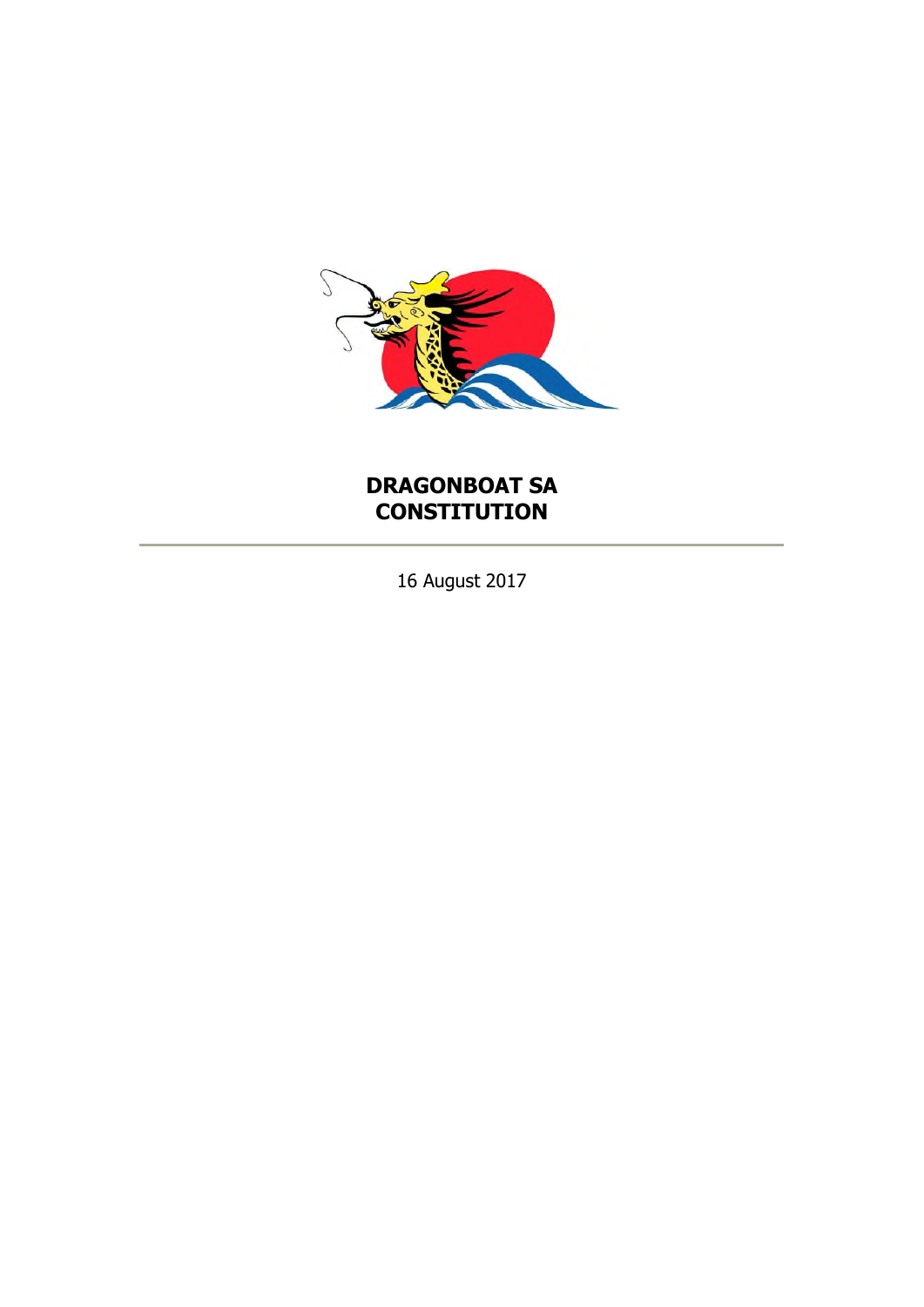# DragonBoat SA **Constitution**

- 1. Name
- 2. Definitions
- 3. Objects of the Association
- 4. Powers of the Association
- 5. Membership
- 6. The Committee
- 7. The Seal
- 8. General Meetings
- 9. Minutes
- 10. Dispute Resolution
- 11. Financial Reporting
- 12. Prohibition Against Securing Profits for Members
- 13. Winding Up
- 14. Application of Surplus Assets
- 15. Rules
- 16. interpretation
- 17. Indemnity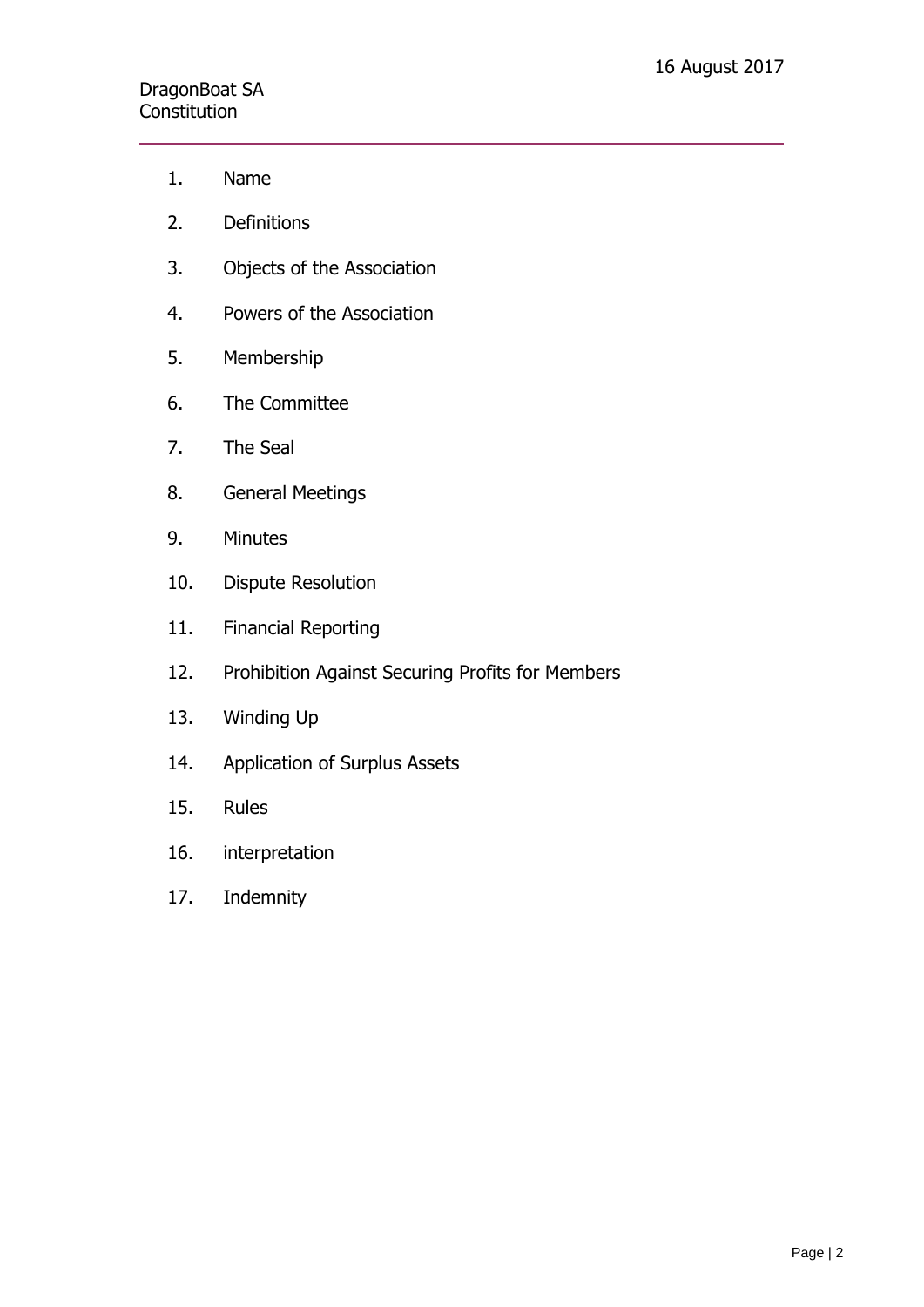#### 1. NAME

The name of the incorporated Association is DragonBoat SA and referred to herein as "the Association".

#### 2. DEFINITIONS

"Committee" means the committee of management of the Association.

"General Meeting" means a general meeting of members of the Association convened in accordance with these rules.

"Member" means a member of the Association as in 5.1.

"the Act" means the Associations Incorporation Act 1985.

"Special Resolution" means a special resolution as defined in the Act.

"month" shall mean a calendar month.

"Registered Participant" any person registered with the Association.

"Sports Participant" – refer Race Rules

"Social Participant" – refer Race Rules

"Trial Participant" a person who has never previously participated in the sport of Dragon Boat racing.

Expression referring to writing shall, unless the contrary intention appears, be construed as including references to printing, lithography, photography and other modes of representing or reproducing words in visible form.

Words imparting the singular include the plural and vice versa, and words imparting the masculine gender shall include feminine or neutral gender as the case may require.

#### 3. OBJECTS AND PURPOSES OF THE ASSOCIATION

The objectives of the Association shall be: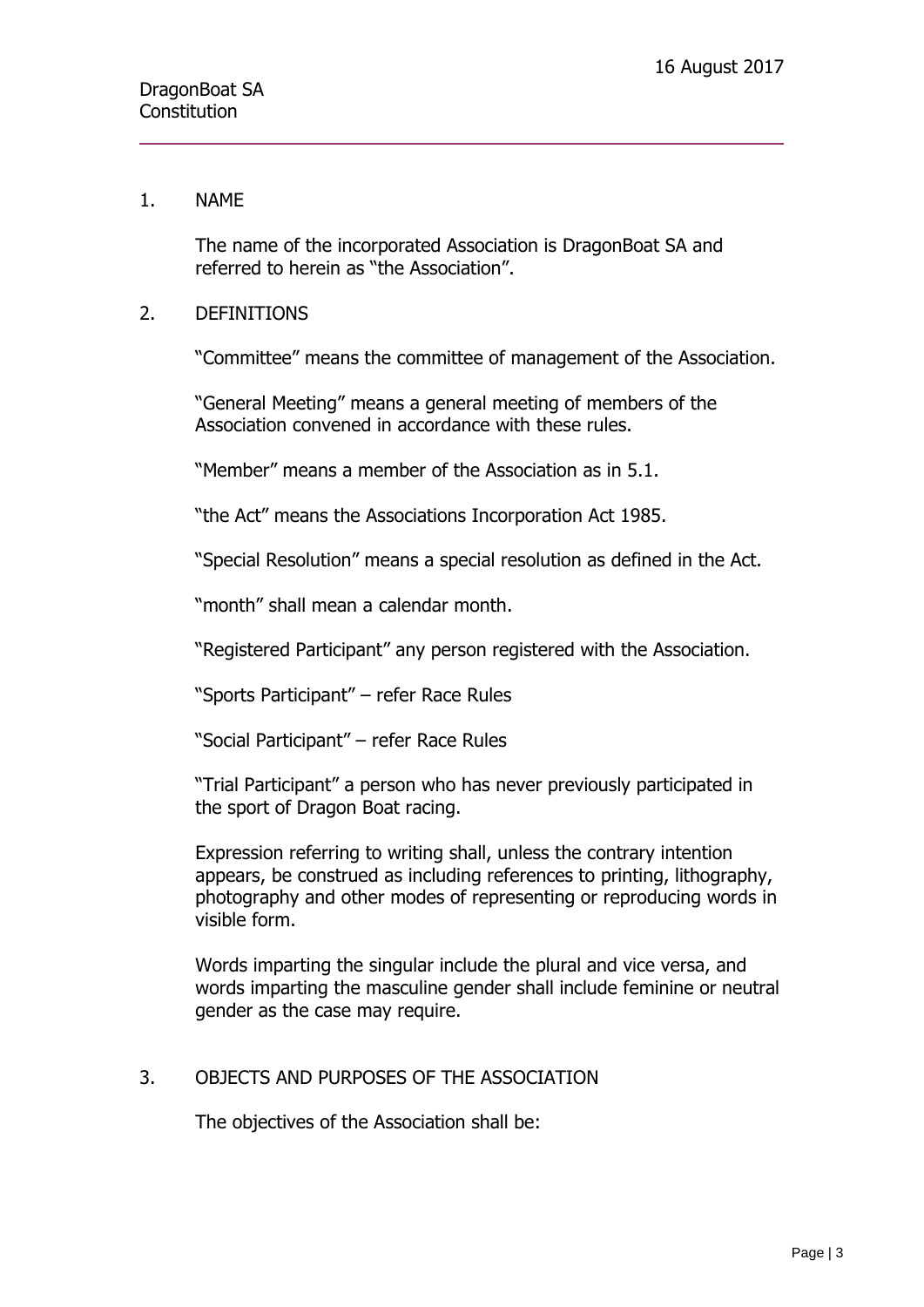- a) to promote Dragon Boating in South Australia as a social, ceremonial as well as a racing sport.
- b) to foster public interest and participation in Dragon Boating under the banner of friendship and sporting endeavour.
- c) to organise and administer Dragon boating and related activities within South Australia.
- d) to liaise with interstate organisations to ensure South Australia's representation in Dragon boating at the national and international level.
- e) to do all such things as may be incidental to the attainment of these objectives.

### 4. POWERS OF THE ASSOCIATION

The Association shall have all the powers conferred by section 25 of the Act.

- 5. MEMBERSHIP
	- 5.1 There are three (3) classes of membership
		- (i) FULL MEMBERSHIP Full Members are clubs (whose members are Registered Participants) formed to race or train. These clubs must be incorporated bodies and require a minimum of 12 Registered Participants to qualify for membership. Full Members are entitled to votes as noted in 8.5(i) at all General Meetings. If a Member Club has at least one member registered with DBSA they can maintain their membership. If they do not have a registered member for over 12 months the Club will be entered on an inactive register and remain on it until they have registered members.
		- (ii) ASSOCIATE MEMBERSHIP Associate Members are individuals who have an interest in Dragon boating but are not members of a club. Associate Members are not entitled to a vote.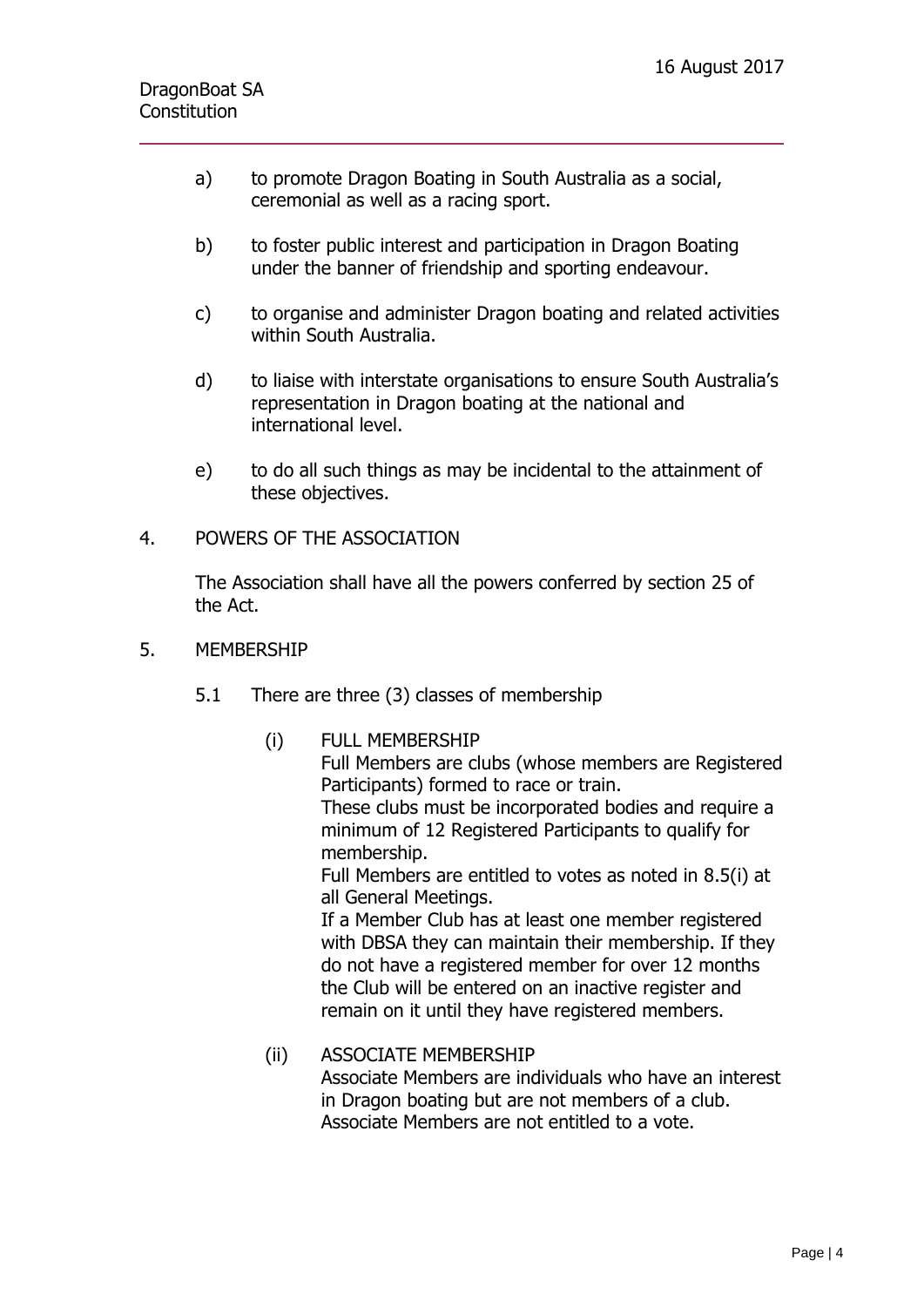(iii) LIFE MEMBERSHIP Life Members are individuals who are granted life membership of the Association. Life Members are entitled to one vote each at all General Meetings.

# 5.2 PARTICIPANT REGISTRATION

- (i) Sports and Social participants shall register with the Association and pay the prescribed registration fee including insurance to enable them to access the Associations' equipment and to race in the Associations fixtures or endorsed events.
- (ii) A Trial Participant shall register with the Association but is not required to pay the full participant fee until one month after registering as a Trial Participant.
- (iii) A registration form shall be completed by all participants acknowledging acceptance of this Constitution and DBSA Rules.

# 5.3 REGISTRATION FEES

- (i) The registration fee for the next year shall be such sum as the Members shall determine at the preceding Annual General Meeting.
- (ii) The registration fee shall be payable annually and due on the  $1<sup>st</sup>$  July each year.
- (iii) Any participant whose registration fee is outstanding for more than three months after the due date for payment shall be ineligible to participate in any Association fixture or endorsed event.

# 5.4 APPLICATIONS FOR MEMBERSHIP

Any Club (full membership) or individual (associate membership) who supports the objects of the Association and agrees to be bound by its rules and who applies for membership of the Association shall be proposed by a current Member.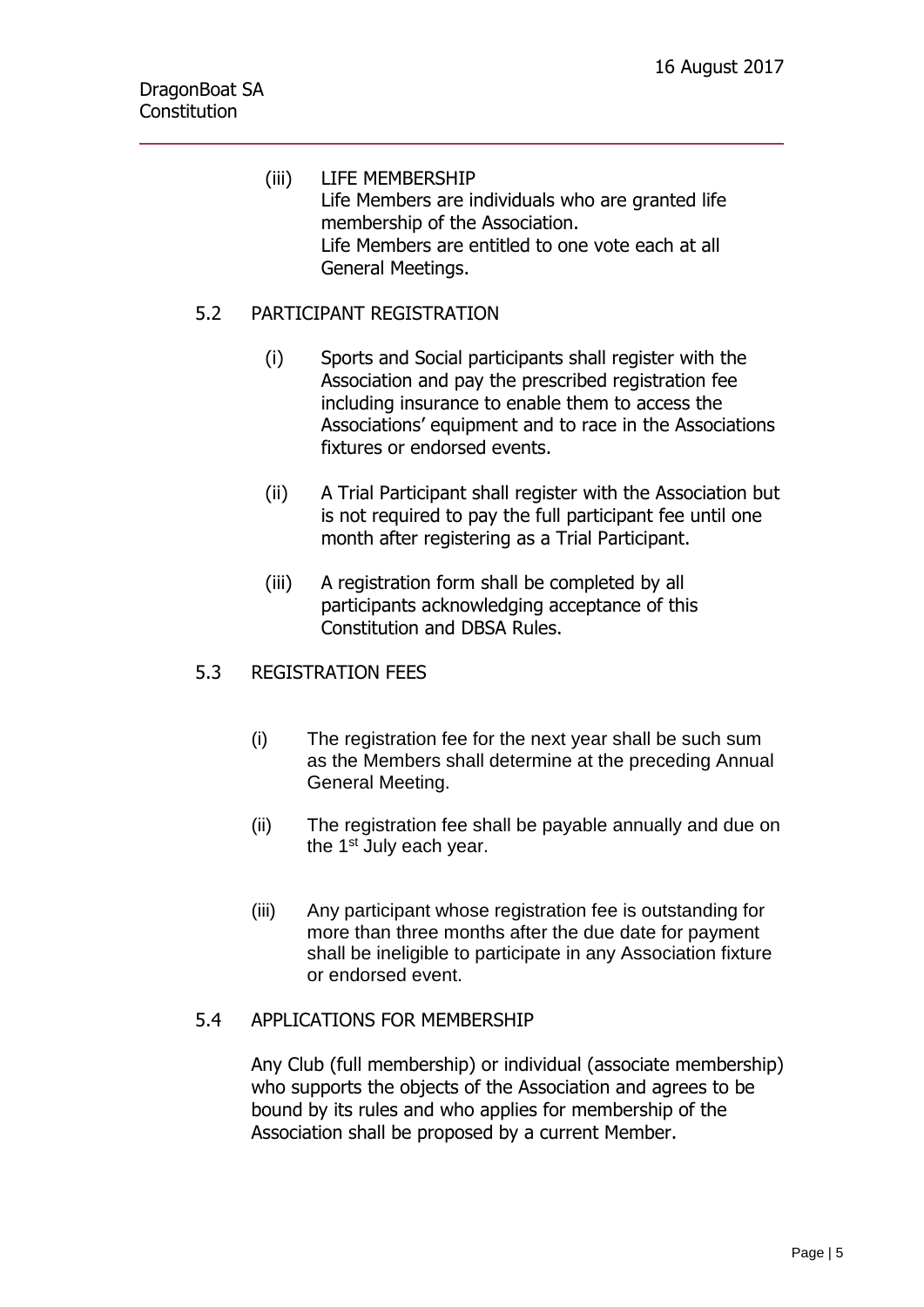The application for membership shall be made in writing and signed by the applicant and the proposer. Upon acceptance of the application by the Committee and upon payment of the first annual subscription, the applicant shall be a Member of the Association.

# 5.5 SUBSCRIPTIONS

- (i) The subscription fees shall be such sum (if any) as the Members shall determine at the Annual General Meeting.
- (ii) The subscription fees shall be payable annually at such other time as the Committee shall determine.
- (iii) Any Member whose subscription is outstanding for more than three months after the due date for payment shall cease to be a member of the Association, provided always that the Committee may reinstate such Members membership on such terms as it thinks fit.
- (iv) The Associate membership subscription fee for an Individual will be equivalent to the Full applicable registration fee of the day and a Company Associate membership subscription fee will be equivalent to double the Full registration fee of the day.

# 5.6 LIFE MEMBERSHIP

- (i) Life membership may be bestowed on individuals in recognition of long term active service to the Association.
- (ii) The Committee may nominate eligible persons for Life membership. Nominations must be put to the membership at a General Meeting together with a written report supporting the nomination.
- (iii) Members may nominate eligible persons for life membership. Nominations must be put to the Committee together with a written report supporting the nomination. If the nominee is eligible in the opinion of the Committee the nomination will be put to the membership at a General Meeting with the supporting written report.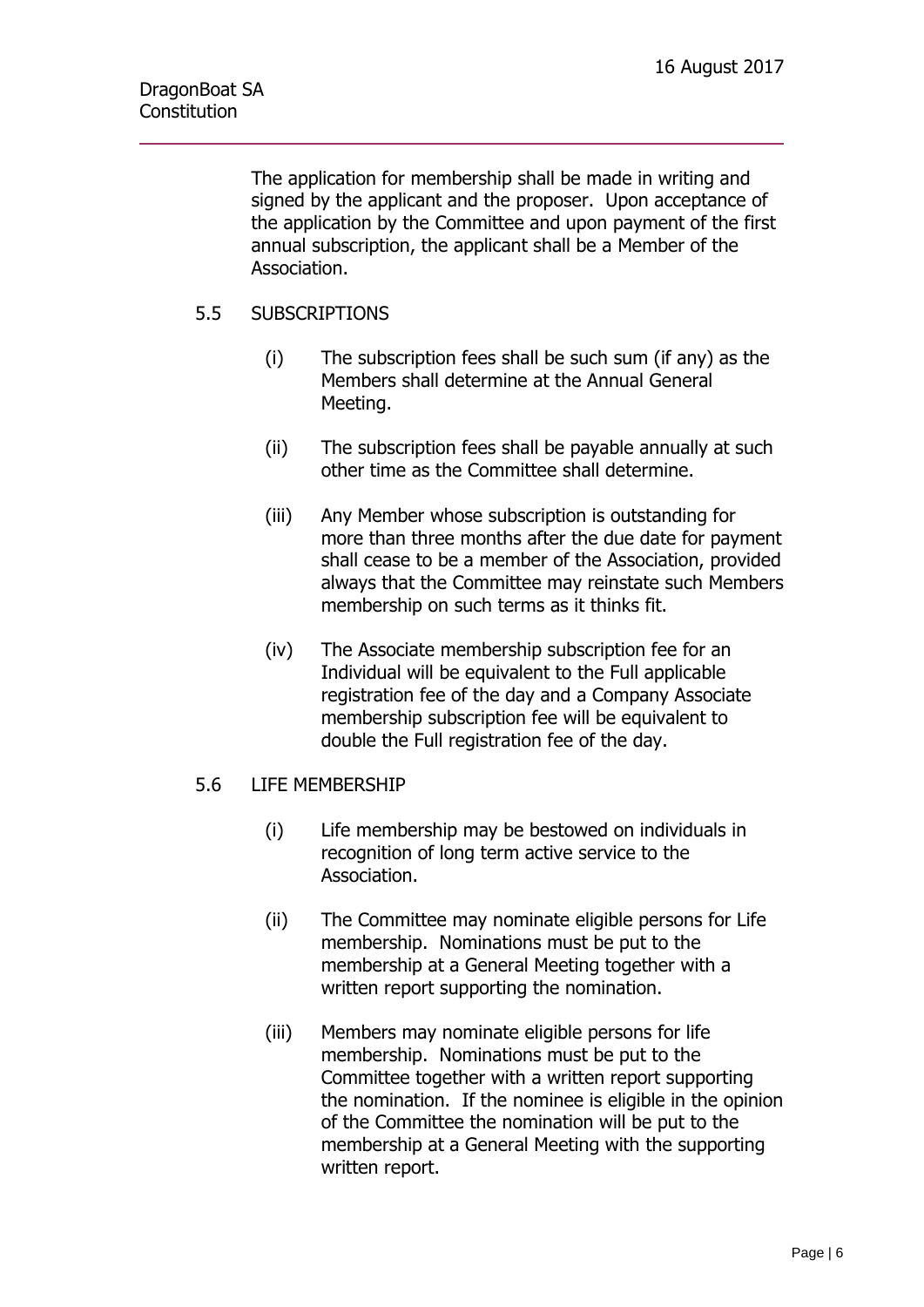- (iv) The nominee shall be elected to the position of Life Member by a simple majority vote of those present and eligible to vote in accordance with clause (8.5(i). 5.1(i) & 5.1(iii) voting).
- (v) Life Members are exempt from the payment of subscription fees.

# 5.7 RESIGNATIONS

A Member may resign from membership of the Association by giving notice in writing thereof to the secretary of the Association. Any Member so resigning shall be liable for any outstanding subscription which may be recovered as a debt due to the Association.

# 5.8 EXPULSION OF A MEMBER

- (i) Subject to giving a Member an opportunity to be heard or to make a written submission, the Committee may resolve to expel a Member upon a charge of misconduct detrimental to the interests of the Association.
- (ii) Particulars of the charge shall be communicated to the Member at least one month before the meeting of the Committee at which the matter will be determined.
- (iii) The determination of the Committee shall be communicated to the Member, and in the event of an adverse determination the Member shall, (subject to 5.8 (iv) below), cease to be a Member 14 days after the Committee has communicated it's determination to the Member.
- (iv) It shall be open to a Member to appeal to the Association in a General meeting against the expulsion. The intention to appeal shall be communicated to the secretary of the Association within 14 days after the determination of the Committee has been communicated to the Member.
- $(v)$  In the event of an appeal under 5.8 (iv) above, the appellants membership of the Association shall not be terminated unless the determination of the Committee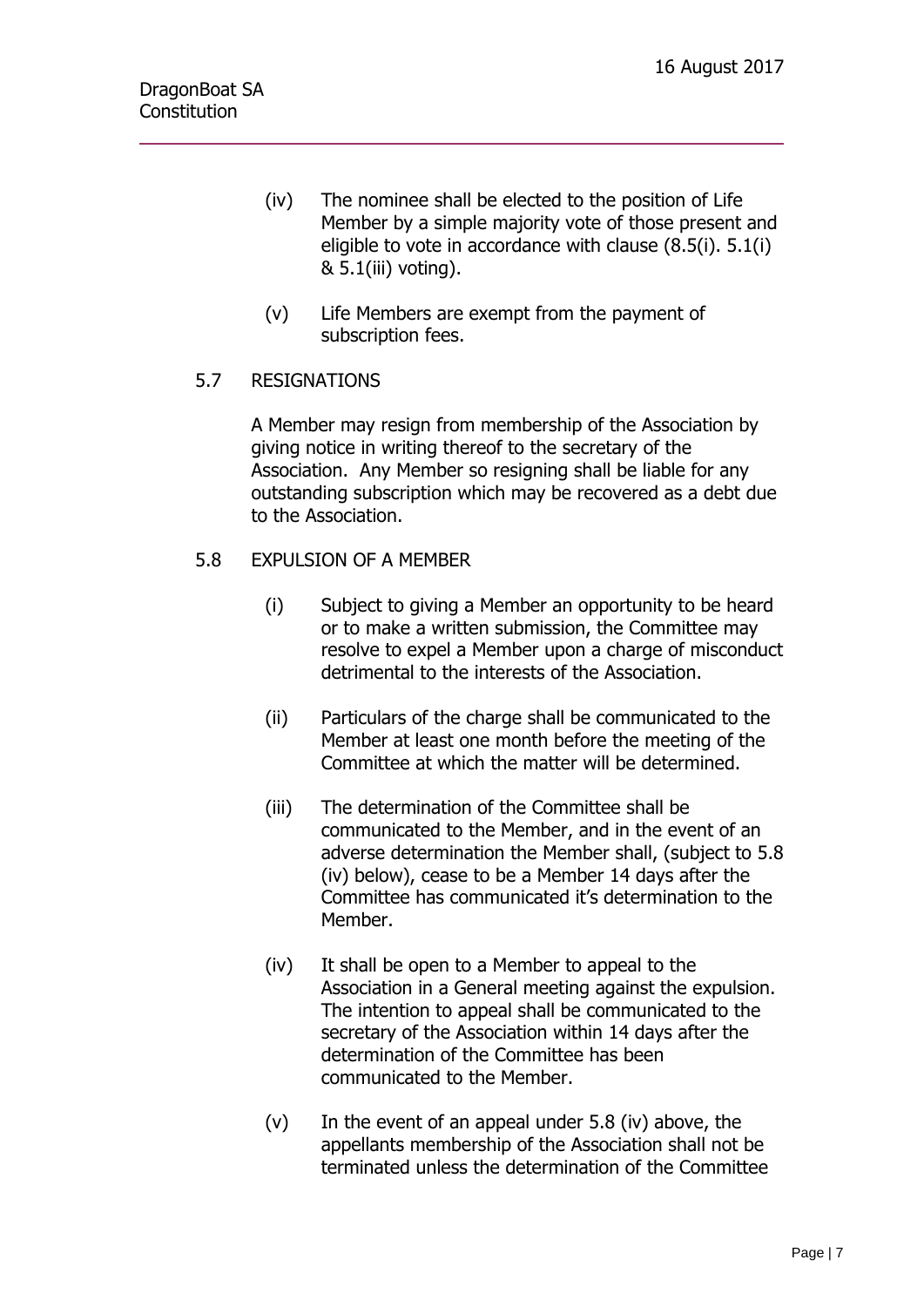to expel the Member is upheld by the Members of the Association in General Meeting after the appellant has been heard by the Members of the Association, and in such event membership will be terminated at the date of the General Meeting at which the determination of the Committee is upheld.

# 5.9 REGISTER OF MEMBERS

A register of Members shall be kept and will contain

- (i) the name and address of each Member.
- (ii) the date on which each Member was admitted to the Association; and
- (iii) if applicable, the date of, and reason(s) for, termination of membership.

# 6. THE COMMITTEE

- 6.1 POWERS AND DUTIES
	- (i) The affairs of the Association shall be managed and controlled by a Committee which in addition to any powers and authorities conferred by these rules may exercise all such powers and do all such things as are within the objects of the Association, and are not by the Act or by these rules required to be done by the Association in General Meeting.
	- (ii) The Committee has the management and control of the funds and other property of the Association.
	- (iii) The Committee shall have authority to interpret the meaning of these rules and any other matter relating to the affairs of the Association on which these rules are silent.
	- (iv) The Committee shall appoint a Public Officer as required by the Act - Ref note 1.

Note 1 (Notice of appointment and any change in the identity or address of the Public Officer, is to be lodged within one month after the change (Form 10).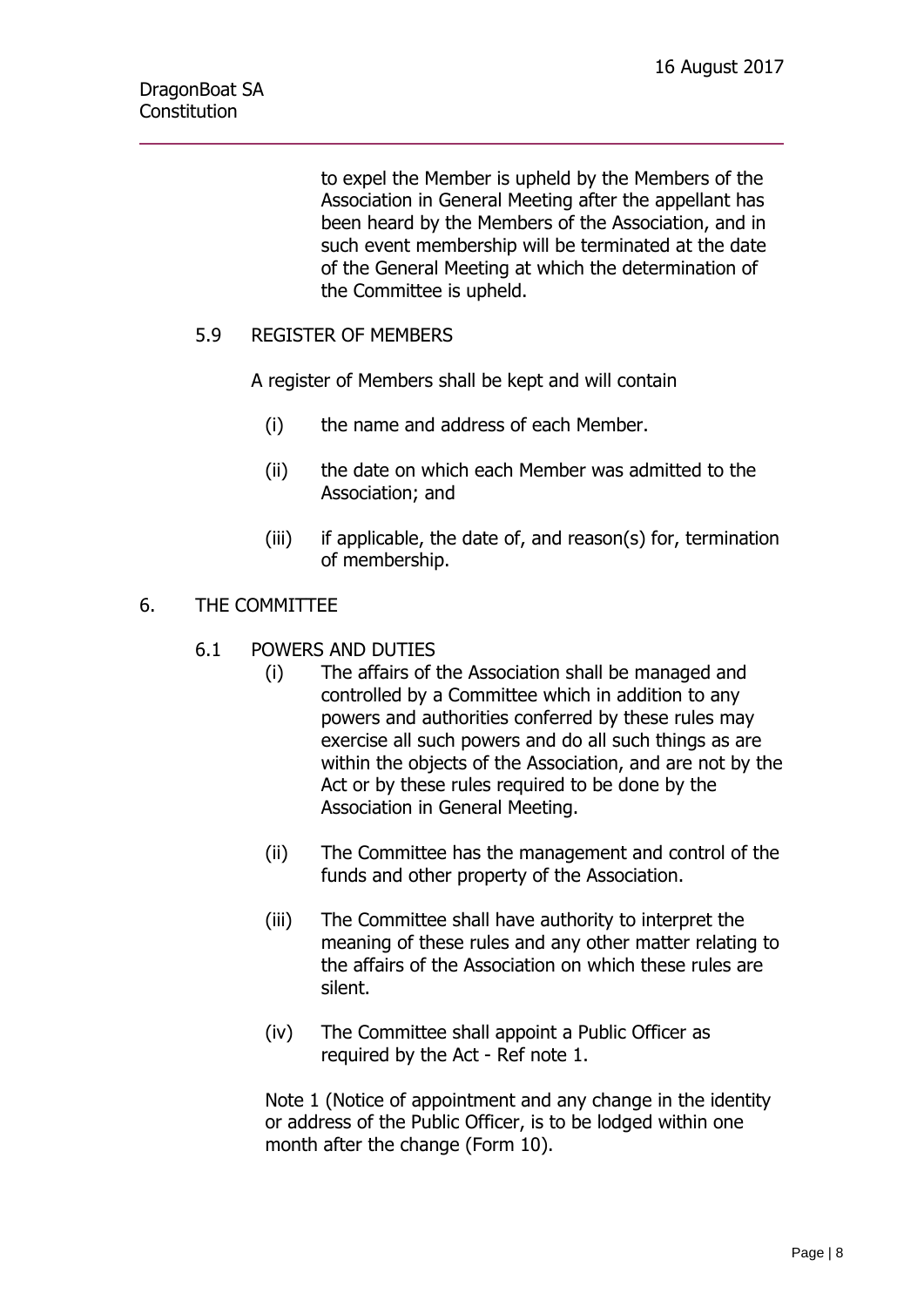# 6.2 APPOINTMENT

- (i) a) There must be no less than seven (7) and no more than nine (9) Committee Members which will comprise the Committee. The Committee shall be comprised of a President, Vice President Male, Vice President Female, Secretary, Treasurer and two committee members.
	- b) The Committee may appoint up to two additional committee members. Each appointment would be for a two year term. Each appointee may only serve one term and would need to seek election in accordance with 6.1.
	- c) At all times the composition of the Committee shall be a minimum of three (3) Females and three (3) Males.
- (ii) A Committee member shall be a natural person and be a Registered Participant or a Member of the Association.
- (iii) No more than two committee members at any time shall be members of any one member except by resolution of the Association in General Meeting.
- (iv) A retiring Committee member shall be eligible to stand for re-election without nomination. No other person shall be eligible to stand for election unless a Member of the Association has nominated that person at least 28 days before the AGM by delivering the nomination of that person to the secretary of the Association. The nomination shall be signed by the proposer and by the nominee.
- (v) The term of office for each Committee person shall be two (2) years.
- (vi) The committee members shall elect the President, Vice President Male, Vice President Female, Secretary and Treasurer from within the committee with a majority vote.
- (vii) All committee members shall upon the expiration of their respective terms of office be eligible for re-election for a maximum of two (2) additional consecutive terms.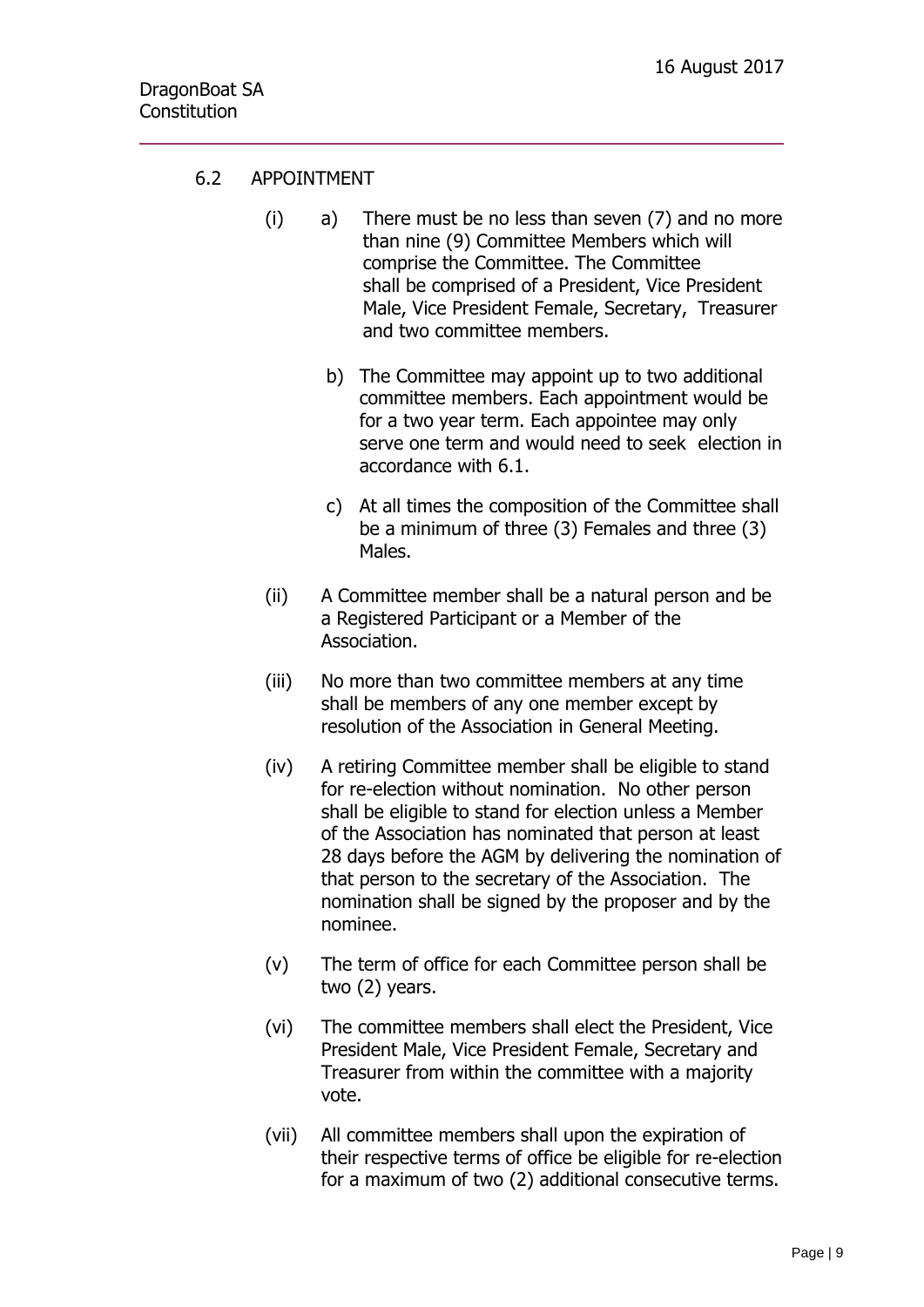- (viii) A person having completed 3 consecutive terms may renominate for the committee at the AGM following the AGM at which he/she stood down.
- (ix) Notice of all persons seeking election to the Committee shall be given to all Members of the Association with the notice calling the Meeting at which the election is to take place.
- (x) The Committee may appoint a person to fill a casual vacancy and such a Committee member shall hold office until the next AGM of the Association and shall be eligible for election to the Committee without nomination.
- (xi) The Committee shall be elected at the AGM.
- (xii) Balloting lists shall be prepared containing the names of candidates in alphabetical order and each Member present at the AGM shall be entitled to vote in accordance with section  $8.5(i)$ ,  $5.1(i)$  &  $5.1(iii)$ .
- (xiii) In the event that there are an insufficient number of candidates nominated, nominations may be taken from the floor of the AGM. If the required numbers of candidates are not then nominated, the Committee may appoint persons to fill the remaining vacancy or vacancies.

# 6.3 PROCEEDINGS OF COMMITTEE

- (i) The Committee shall meet together for the despatch of business at least monthly.
- (ii) Questions arising at any meeting of the Committee shall be decided by a majority of votes and the Chairperson shall have a deliberative vote only. In the event of equality of votes the status quo will be maintained.
- (iii) A quorum for a meeting of the Committee shall be one half of the Committee plus one.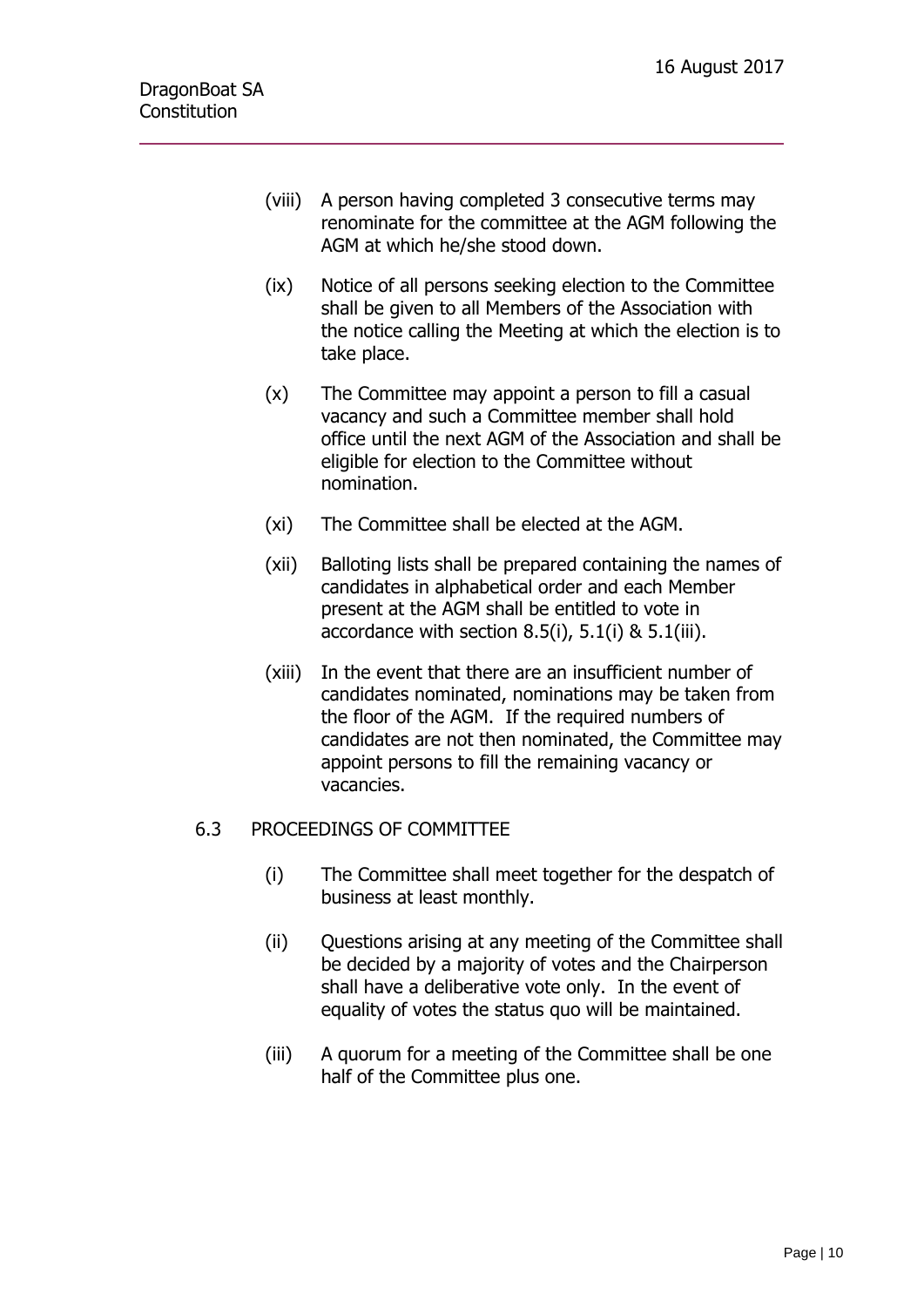- (iv) A member of the Committee having a direct or indirect pecuniary interest in a contract or proposed contract with the Association, must disclose the nature and extent of that interest to the Committee as required by the Act, and shall not vote with respect to that contract or proposed contract. The member of the Committee must disclose the nature of his or her interest in the contract at the next AGM of the Association.
- (v) The President
	- a) The President shall keep the Common Seal which shall be affixed only by resolution of the Committee or of a General Meeting and in the presence of two Committee members.
	- b) The President shall chair Committee and General Meetings except that in the absence of the President or at the request of the President, a Vice President or another member may be elected as that meeting's chair.
	- c) The President together with the Secretary shall prepare the agenda for the Committee and General Meetings.
	- d) The President shall act as spokesperson for the association unless an alternative spokesperson has been appointed by a General Meeting.
- (vi) The Secretary
	- a) The Secretary shall call meetings in accordance with the provision of this Constitution.
	- b) The Secretary shall cause records to be kept of the Association including the Constitution, Policies, records of Members, a register of minutes of meetings and/or notices, a file of correspondence and records of submissions or reports made by or on behalf of the Association and other duties as directed by the Committee.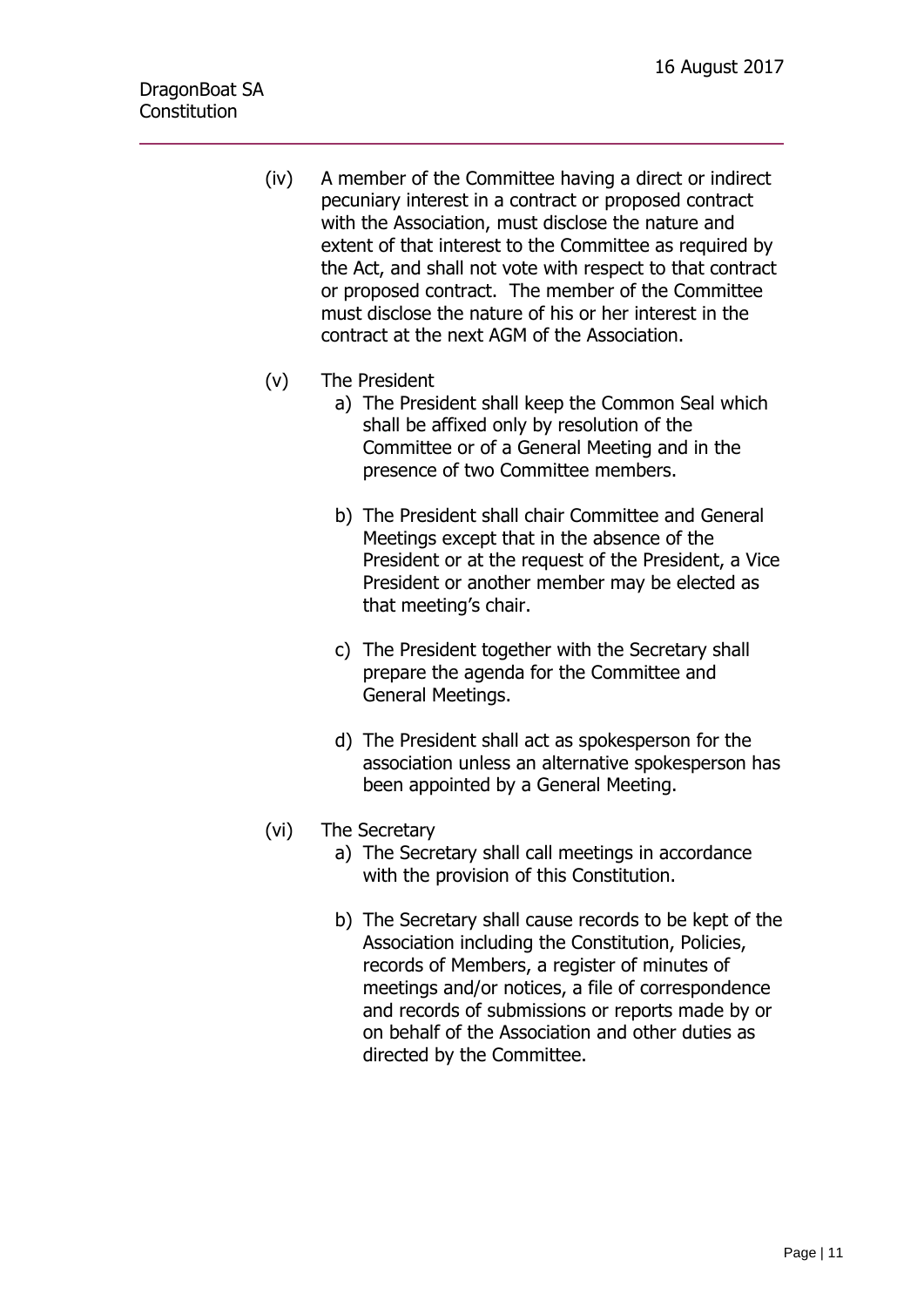- (vii) Treasurer
	- a) The Treasurer shall cause monies received to be paid into an account authorised by the Committee in the name of the Association. Payments shall be as petty cash or by cheque signed by two authorised signatories of whom there shall be no more than three (3) appointed by the Committee. Major or unusual expenditures shall be authorised in advance by the Committee or a General Meeting.
		- b) The Treasurer shall cause records to be kept of all receipts and payments and other financial transactions, of which records shall be available for inspection by any Member, by previous arrangement at a Committee meeting.
		- c) The Treasurer shall cause financial budgets and statements to be prepared and shall submit a report on the finances to each Committee meeting.
		- d) The Treasurer shall present audited accounts to the AGM.
- 6.4 DISQUALIFICATION OF COMMITTEE MEMBERS

The office of a Committee Member shall become vacant if a Committee member is:-

- Disqualified from being a Committee Member by the Act.
- Expelled from the Association under these rules
- Permanently incapacitated by ill health
- Absent without apology from more than four (4) meetings in a financial year
- No longer registered with or a Member of the Association
- 7. THE SEAL
	- (i) The Association shall have a Common Seal upon which its corporate name shall appear in legible characters.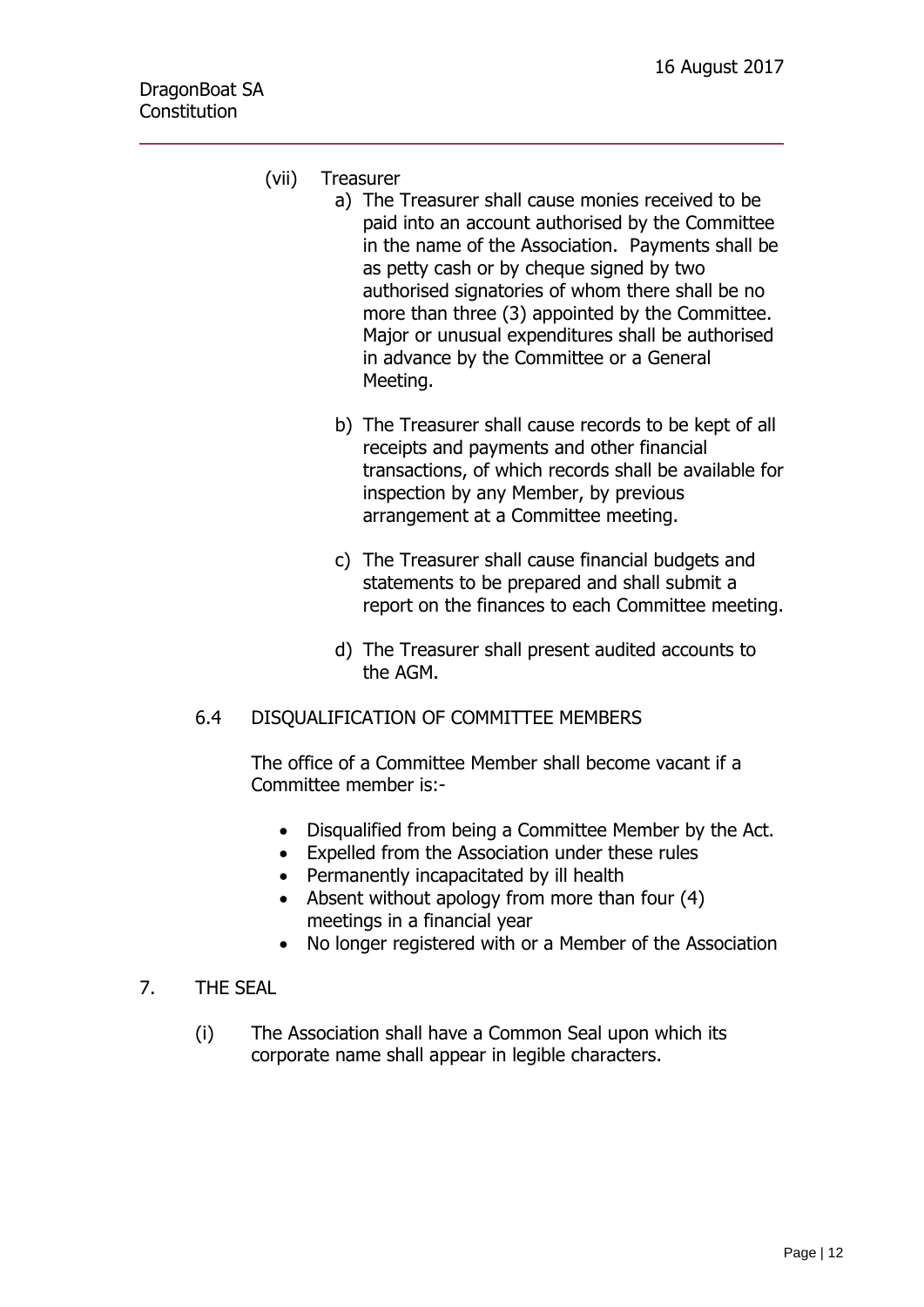(ii) The Common Seal shall not be used without the express authorisation of the committee or General Meeting and every use of the Common Seal shall be recorded in the minute book of the Association. The affixing of the Common Seal shall be witnessed by two (2) Committee members.

### 8. GENERAL MEETINGS

- 8.1 Annual General Meeting
	- (i) The Committee shall call an Annual General Meeting in accordance with the Act and these rules.
	- (ii) The Annual General Meeting shall be held within the five months after the end of the Association's financial year.
	- (iii) The order of business at the AGM shall be:
		- a) the confirmation of the minutes of the previous AGM and of any Special General Meeting held since that meeting.
			- b) the consideration of the accounts and reports of the Committee and the auditor's report.
			- c) election of Committee members
			- d) the appointment of auditors.
			- e) any other business requiring consideration by the Association in General Meeting.
- 8.2 Special General Meeting
	- (i) The Committee may call a Special General Meeting of the Association at any time.
	- (ii) Upon a requisition in writing of not less than 10% of the total number of Members of the Association, the Committee shall within one month of the receipt of the requisition, convene a Special General Meeting for the purpose specified in the requisition.
	- (iii) Every requisition for a Special General Meeting shall be signed by the relevant Members and shall state the purpose of the meeting.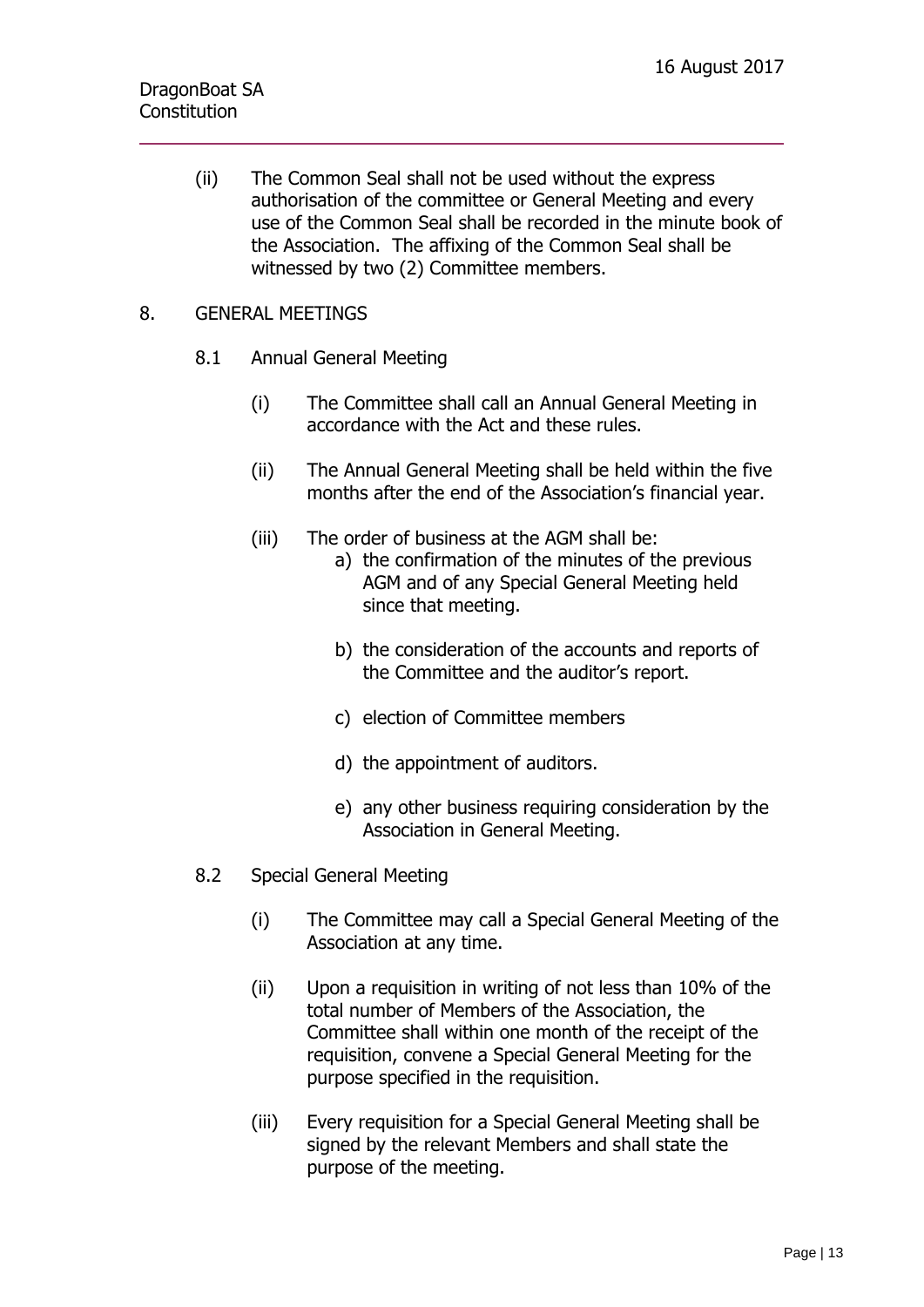(iv) If a Special General Meeting is not convened within one month, as required by 8.2 (ii) above, the requisitionists, or at least 50% of their number may convene a Special General Meeting. Such a meeting shall be convened in the same manner as nearly as practical as a meeting convened by the Committee, and for this purpose the Committee shall ensure that the requisitionists are supplied free of charge with particulars of the Members entitled to receive a notice of meeting. The reasonable expenses of convening and conducting such a meeting shall be borne by the Association.

# 8.3 NOTICE OF GENERAL MEETINGS

- (i) Subject to 8.3 (ii) at least 14 days notice of any General Meeting shall be given to Members. The notice shall set out where and when the meeting will be held, and particulars of the nature and order of business to be transacted at the meeting.
- (ii) Notice of a meeting at which a Special Resolution is to be proposed shall be given at least 21 days prior to the date of the meeting.
- (iii) A notice may be given by the Association to any Member by serving the Member with the notice personally, or by sending it by post to the address appearing in the register of Members.
- (iv) Where a notice is sent by post:
	- a) The service is effected by properly addressing, prepaying and posting a letter or packet containing the notice; and
	- b) Unless the contrary is proved, service will be taken to have been effected at the time at which the letter or packet would be delivered in the ordinary course of post.
- 8.4 PROCEEDINGS AT GENERAL MEETINGS
	- (i) Fifty percent 50% plus one (1) of the membership shall constitute a quorum for the transaction of business at any General Meeting.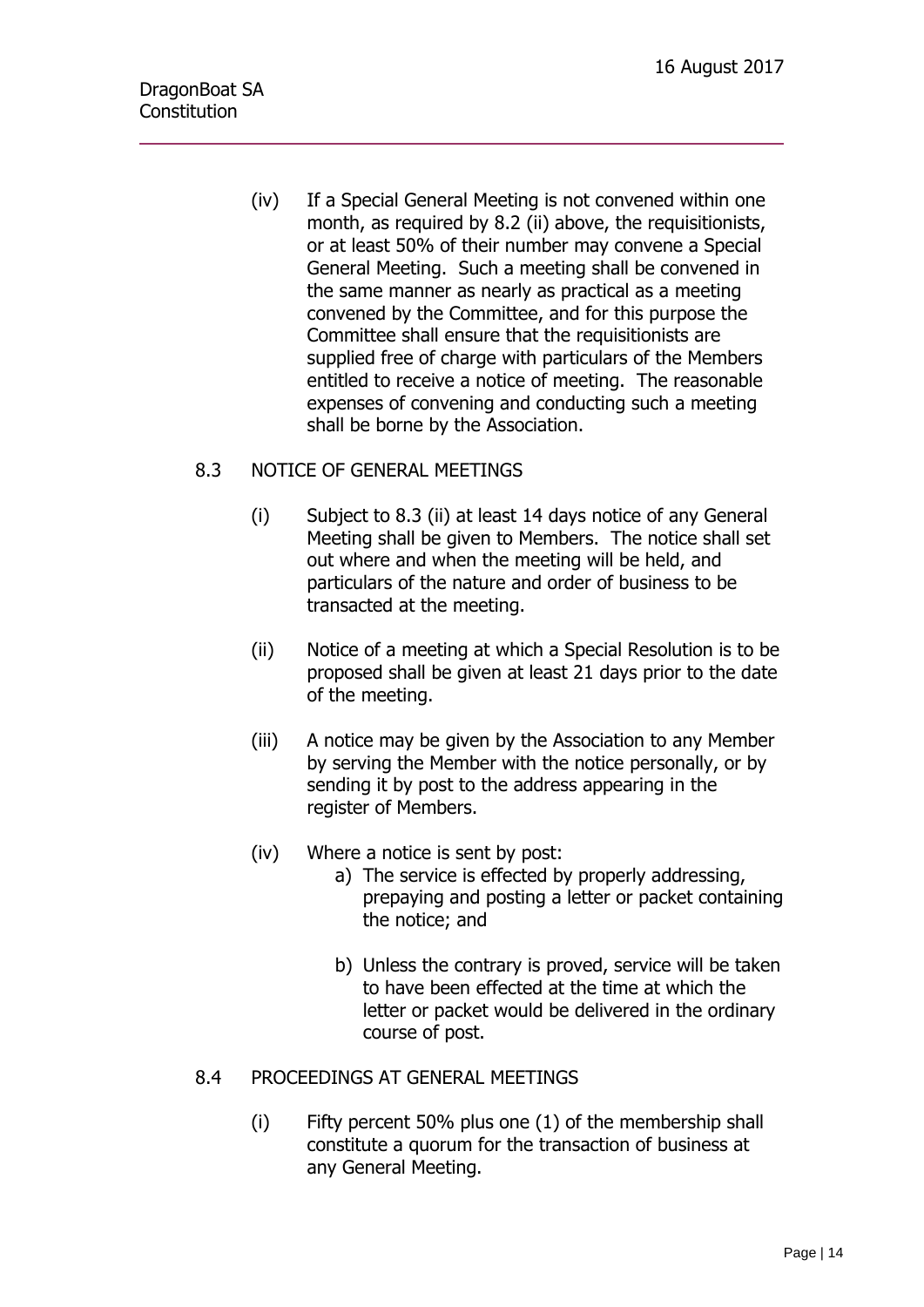- (ii) If 30 minutes after the time appointed for the meeting a quorum of Members is not present, a meeting convened upon the requisition of Members shall lapse. In any other case, the meeting shall stand adjourned to the same day in the next week, at the same time and place and if at such adjourned meeting a quorum is not present within 30 minutes of the time appointed for the meeting the Members present shall form a quorum.
- (iii) Subject to 8.4 (iv), the President shall preside as Chairperson at a General Meeting of the Association.
- (iv) If the chairperson is not present within five minutes after the time appointed for holding the meeting, or he or she is present but declines to take or retires from the chair, the Members may choose a Committee Member or one of their own number to be the Chairperson of that meeting.

# 8.5 VOTING AT GENERAL MEETINGS

- (i) Subject to these rules, every Member shall be entitled to one (1) vote only.
- (ii) Subject to these rules, a question for decision at a General Meeting, other than a Special General Meeting, must be determined by a majority of Members who vote in person.
- (iii) Unless a poll is demanded by at least five Members, a question for decision at a General Meeting must be determined by a show of hands.
- (iv) Prior to any General Meeting, Members must register the person who will be responsible for that Member's vote, with the Secretary which will then be recorded in the minutes.

# 8.6 POLL AT GENERAL MEETINGS

(i) If a poll is demanded by at least five Members, it must be conducted in a manner specified by the presiding person and the result of the poll is the resolution of the meeting on that question.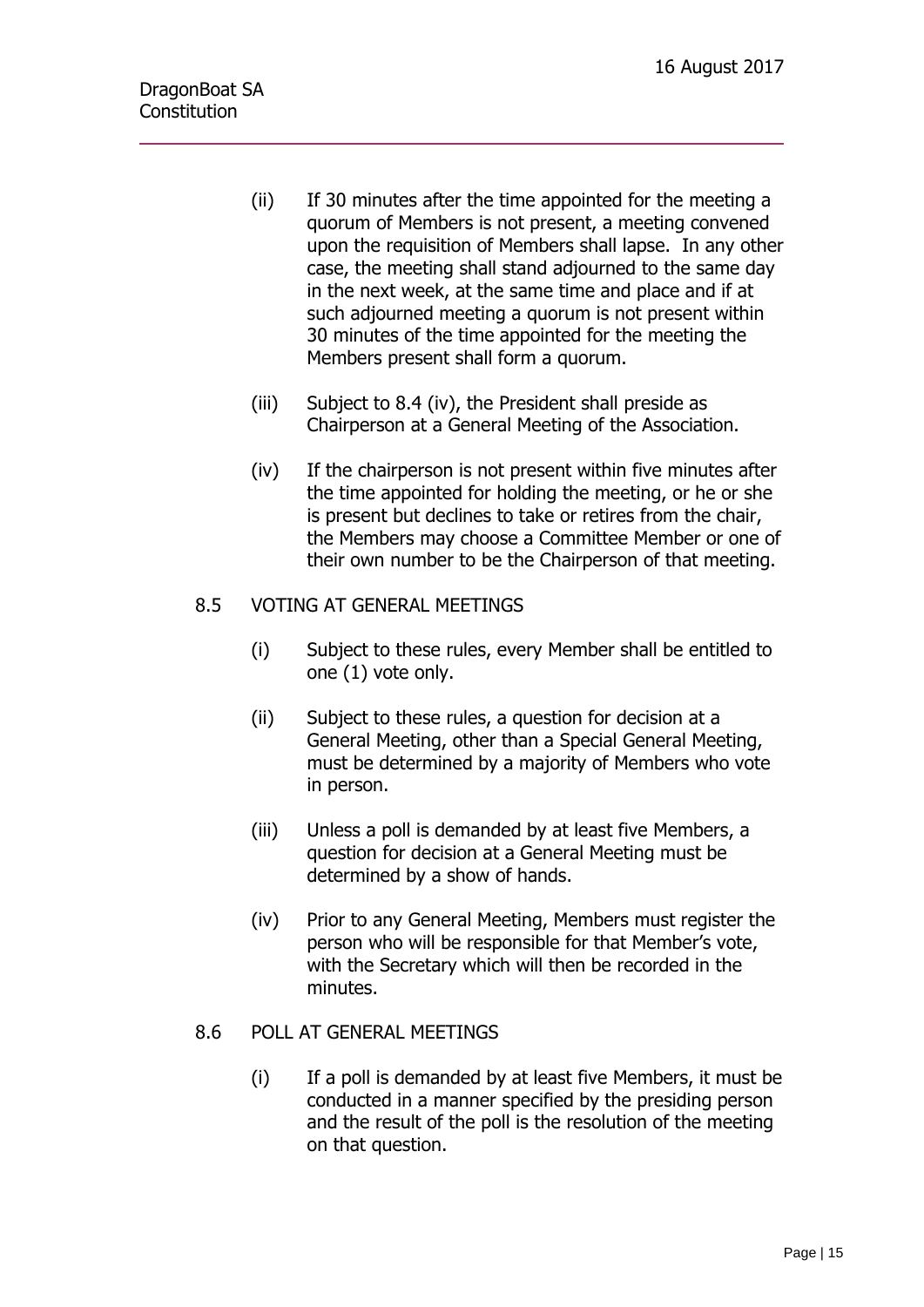- (ii) A poll demanded for the election of a person presiding or on a question of adjournment must be taken immediately, but any other poll may be conducted at any time before the close of the meeting.
- 8.7 SPECIAL AND ORDINARY RESOLUTIONS
	- (i) A Special Resolution is a Special Resolution as defined in the Act.
	- (ii) An ordinary resolution is a resolution passed by a simple majority at a General Meeting.

# 8.8 PROXIES

There will be no proxy voting at any meetings of the Association.

### 9. MINUTES

- (i) Proper minutes of all proceedings of General Meetings of the Association and of meetings of the Committee, shall be entered within one month after the relevant meeting in minute books kept for the purpose.
- (ii) The minutes kept pursuant to this rule must be confirmed by the Members of the Association or the Members of the Committee (as relevant) at a subsequent meeting.
- (iii) The minutes kept pursuant to this rule shall be signed by the chairperson of the meeting at which the proceedings took place or by the chairperson of the next succeeding meeting at which the minutes are confirmed.
- (iv) Where minutes are entered and signed they shall, until the contrary is proved, be evidence that the meeting was convened and duly held, that all proceedings held at the meeting shall be deemed to have been duly held, and that all appointments made at a meeting shall be deemed to be valid.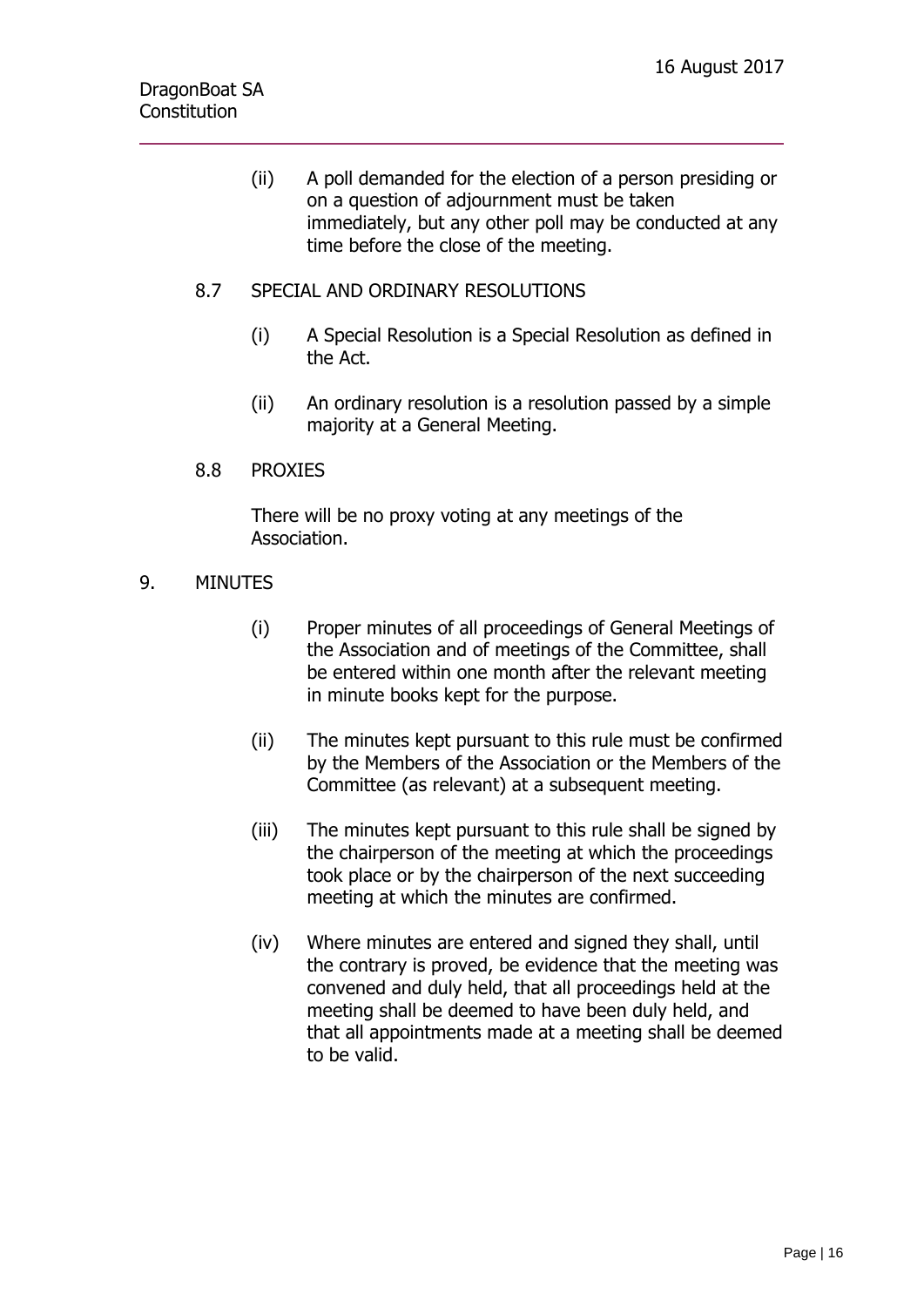### 10. DISPUTE RESOLUTION

- a) The dispute resolution procedure set out in this rule applies to disputes under these Rules between –
	- (i) A Member and another Member
	- (ii) A Member and the Association
- b) The parties to the dispute must meet and discuss the matter in dispute, and, if possible resolve the dispute within 14 days after the dispute comes to the attention of all of the parties.
- c) If the parties are unable to resolve the dispute at the meeting the parties may choose to meet and discuss the dispute before an independent third person agreed to by the parties.
- d) In this rule "Member" includes any Member who was a Member not more than six months before the dispute occurred.

(Section 40 of the Act provides that where the Committee exercises any power of adjudication in relation to a dispute between the Members, or a dispute between itself and Members of the Association, the rules of natural justice must be observed).

(Section 61 of the Act provides that an application to the Court for an order under the section may be made by a Member of an incorporated Association or by a former Member expelled from the Association (provided that the application is made within six months of the expulsion), who believes that the affairs of the Association are being conducted in a manner that is oppressive or unreasonable.)

#### 11. FINANCIAL REPORTING

11.1 FINANCIAL YEAR The financial year shall be the 12 months period commencing on  $1<sup>st</sup>$  July and ending on  $30<sup>th</sup>$  June of each year.

# 11.2 ACCOUNTS TO BE KEPT

The Association shall keep and retain such accounting records as are necessary to correctly record and explain financial transactions and financial position of the Association in accordance with the Act.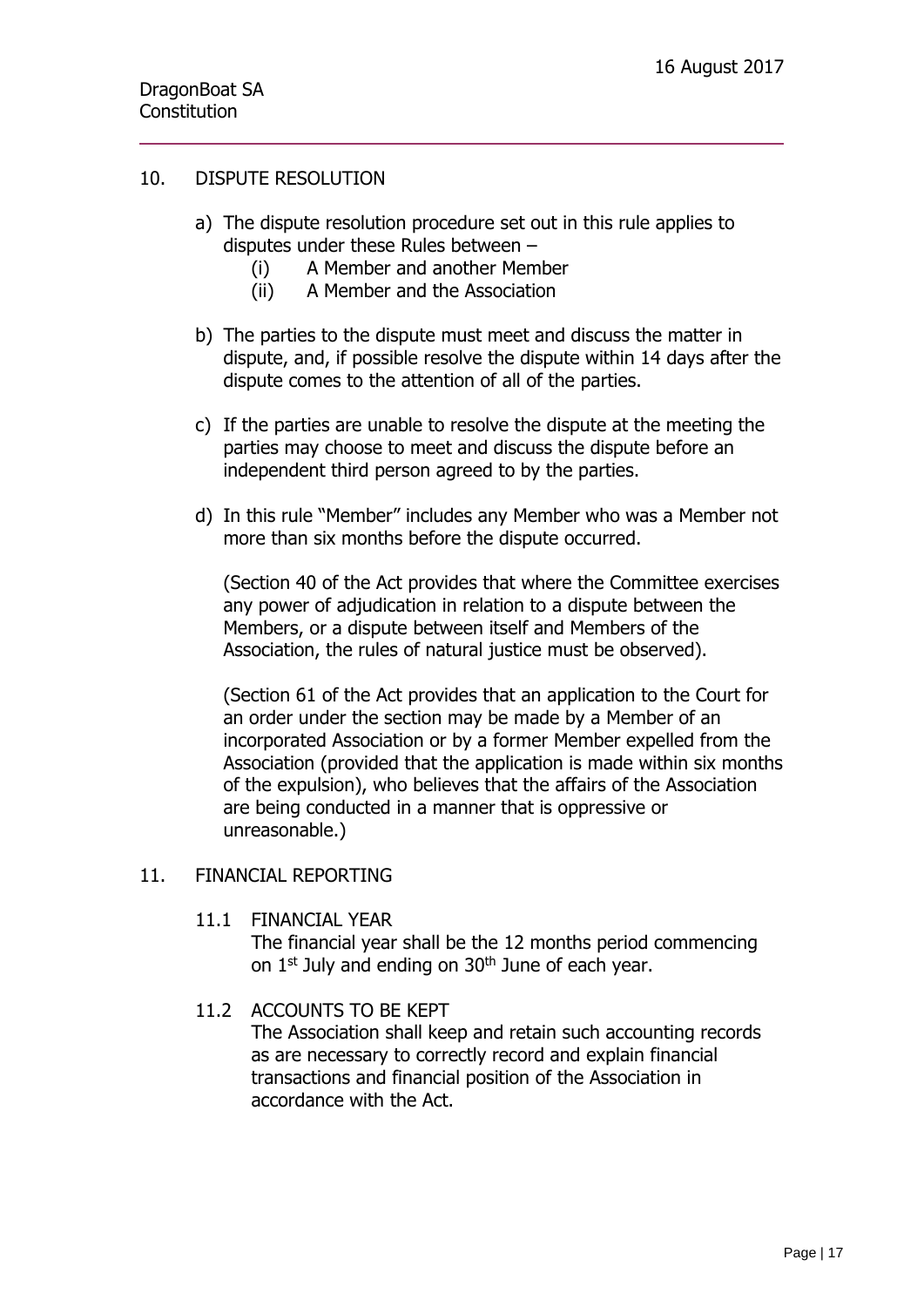11.3 ACCOUNTS AND REPORTS TO BE LAID BEFORE MEMBERS The accounts, together with the auditors report on the accounts, the Committee's statement and the Committee's report, shall be laid before Members at the Annual General Meeting.

### 11.4 APPOINTMENT OF AUDITOR

- (i) At each Annual General Meeting, the Members shall appoint a person to be auditor of the Association.
- (ii) The auditor shall hold office until the next Annual General Meeting and is eligible for re-appointment.
- (iii) If an appointment is not made at an Annual General Meeting the Committee shall appoint an auditor for the current financial year.

### 12. PROHIBITION AGAINST SECURING PROFITS FOR MEMBERS

The income and capital of the Association shall be applied exclusively to the promotion of its objects and no portion shall be paid or distributed directly or indirectly to Members or their associates except as bona fide remuneration of a Member for services rendered or expenses incurred on behalf of the Association.

#### 13. WINDING UP

The Association shall not be wound up except by approval of not less that three quarters of the Members present and voting at a meeting called for that purpose of which not less than one calendar month written notice, including notice of the proposed dissolution, has been given to all Members.

#### 14. APPLICATION OF SURPLUS ASSETS

On dissolution, all property whether real or personal remaining after payment of all debts and legal liabilities, shall at the discretion of the Members present and voting at the meeting, either be:

(i) Transferred to such other body formed for promoting similar objectives provided that such other body shall also prohibit the distribution of income and property to the Members to the extent stated herein.